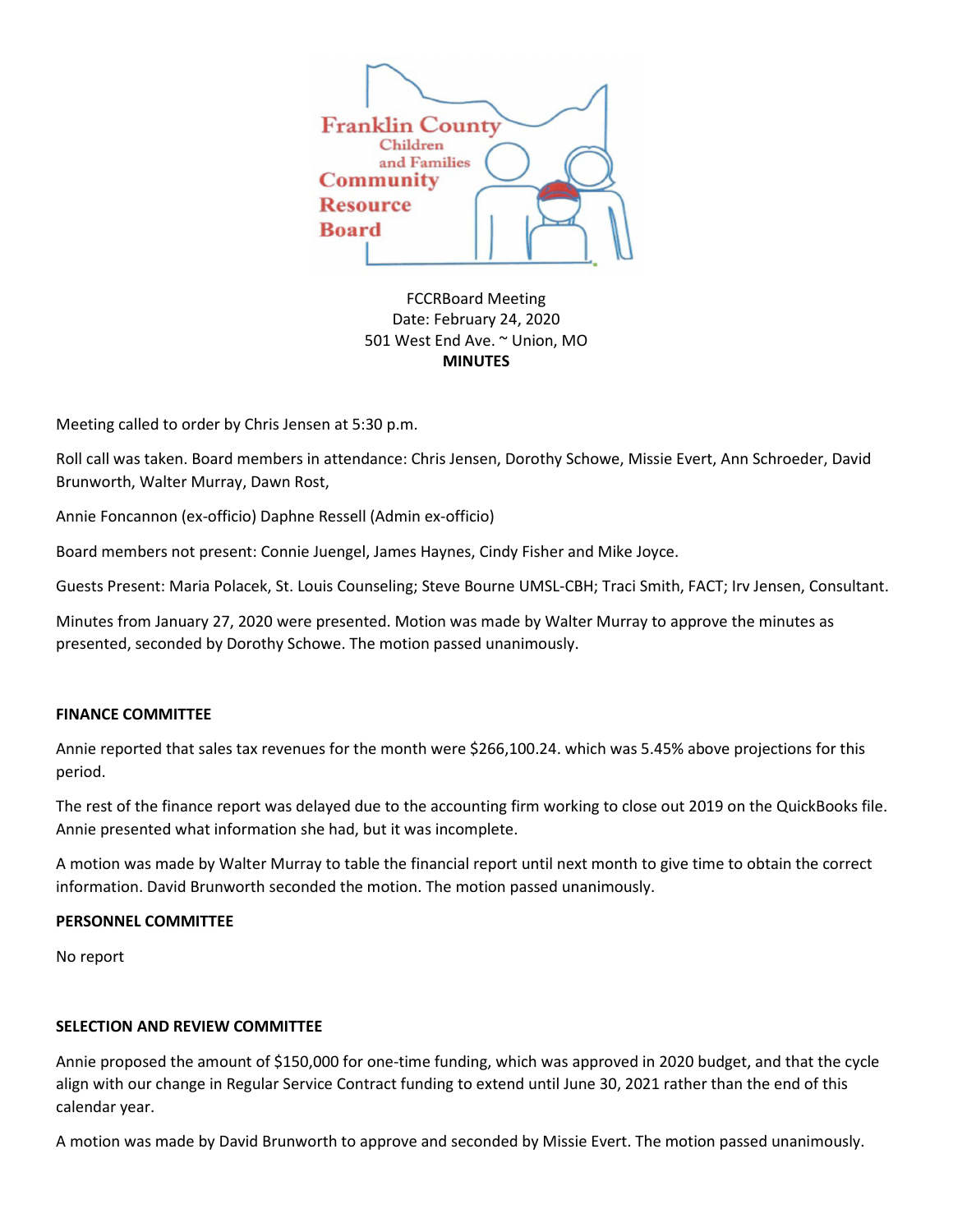Annie gave an update on the progress of the 2019 one-time funding projected by Buddies Not Bullies. Due to issues with the production company they chose to complete their informational videos, this project has yet to be completed. Buddies not Bullies is requesting permission to obtain a new production company in order to complete this project. After some discussion, the board determined that more information was needed before a final decision would be made. Annie will discuss with Lisa Bell and ask that she get a bid from another production company before any contract changes are made.

# **MARKETING COMMITTEE**

Irv Jensen gave the marketing committee report. Ads went out in the Wednesday and Saturday Missourian as well as the Sullivan Independent and New Haven Leader. There is a calendar of which agency will go in which month in the paper. Irv was interviewed on the Diane Jones show.

Irv presented the Berry report to the Union Chamber and St. Clair is looking for a date.

Annie and IRV met with BHR to find out what help they need with marketing. They are down staff and had a part time job open for a community liaison and they received no applicants. Irv has volunteered to help them with a marketing plan.

Irv plans to discuss with chambers the idea of a collaborative campaign when "shop local" comes around in November to emphasize helping kids.

### **BUILDING COMMITTEE**

Two RFQ (s) returned for architects, recommendation from committee is to go with Cochran Engineering. David Brunworth made a motion and Walter Murray seconded the motion. The motion passed with Dorothy Schowe abstaining.

Office of Administration reps did a walk through at Children's Division. They are requesting a mechanical layout of the building at Clark-Vitt. Since there is not one which is readable Annie proposed Cochran prepare one. Annie did talk to the Leasing Coordinator (Kyle) and he stated he needs authorization from Division of Social Services to proceed. Annie will talk to Margie at CD and let her know the urgency in making contact with decision makers.

Walter Murray moves to ask for School Board for a 90-day extension on the contingency of letters of intent, David Brunworth seconds the motion, motion passed unanimously.

### **OLD BUSINESS**

Policy and Procedure Changes – Annie is continuing to work on researching and writing policies to present in accordance with the suggestions of Audit. Annie presented a draft policy on Internal Fiscal Controls for the Board to review for discussion and vote at next meeting.

### **NEW BUSINESS**

Annie stated Union school district Early Childhood program has requested that \$2177.98 that remains from 2019 onetime funding be able to be spent down in 2020. David Brunworth made a motion and Ann Schroeder seconded the motion. The motion passed with Missie Evert abstaining.

Annie asked if it was time to put out bids for new bank. Motion was made by Walter Murray and seconded by Ann Schroeder that bids for banking services be sent out with a requirement that the bank must have a branch in Franklin County. The motion passed unanimously.